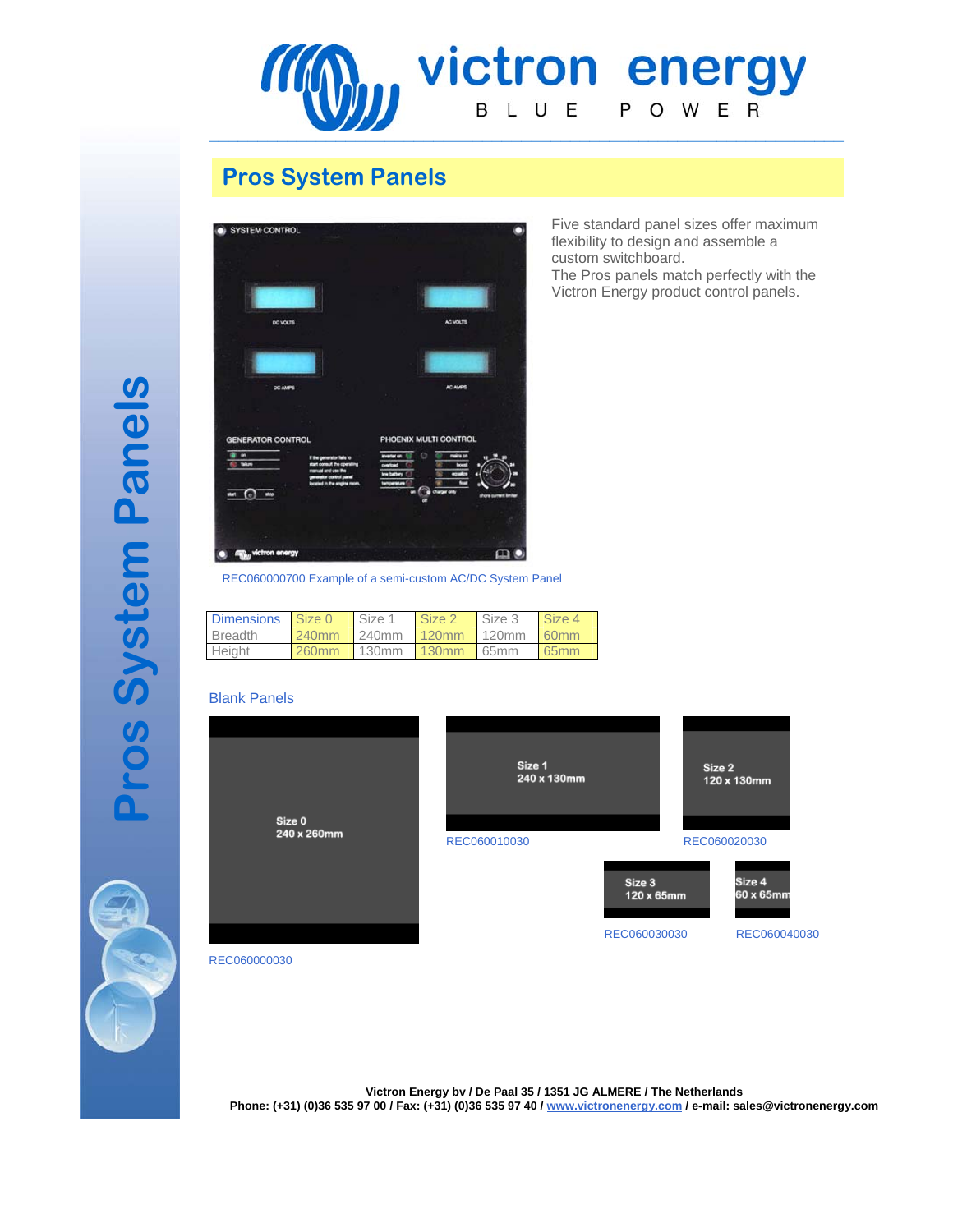

**Pros System Panels**  ros System Panels



**Victron Energy bv / De Paal 35 / 1351 JG ALMERE / The Netherlands Phone: (+31) (0)36 535 97 00 / Fax: (+31) (0)36 535 97 40 / www.victronenergy.com / e-mail: sales@victronenergy.com**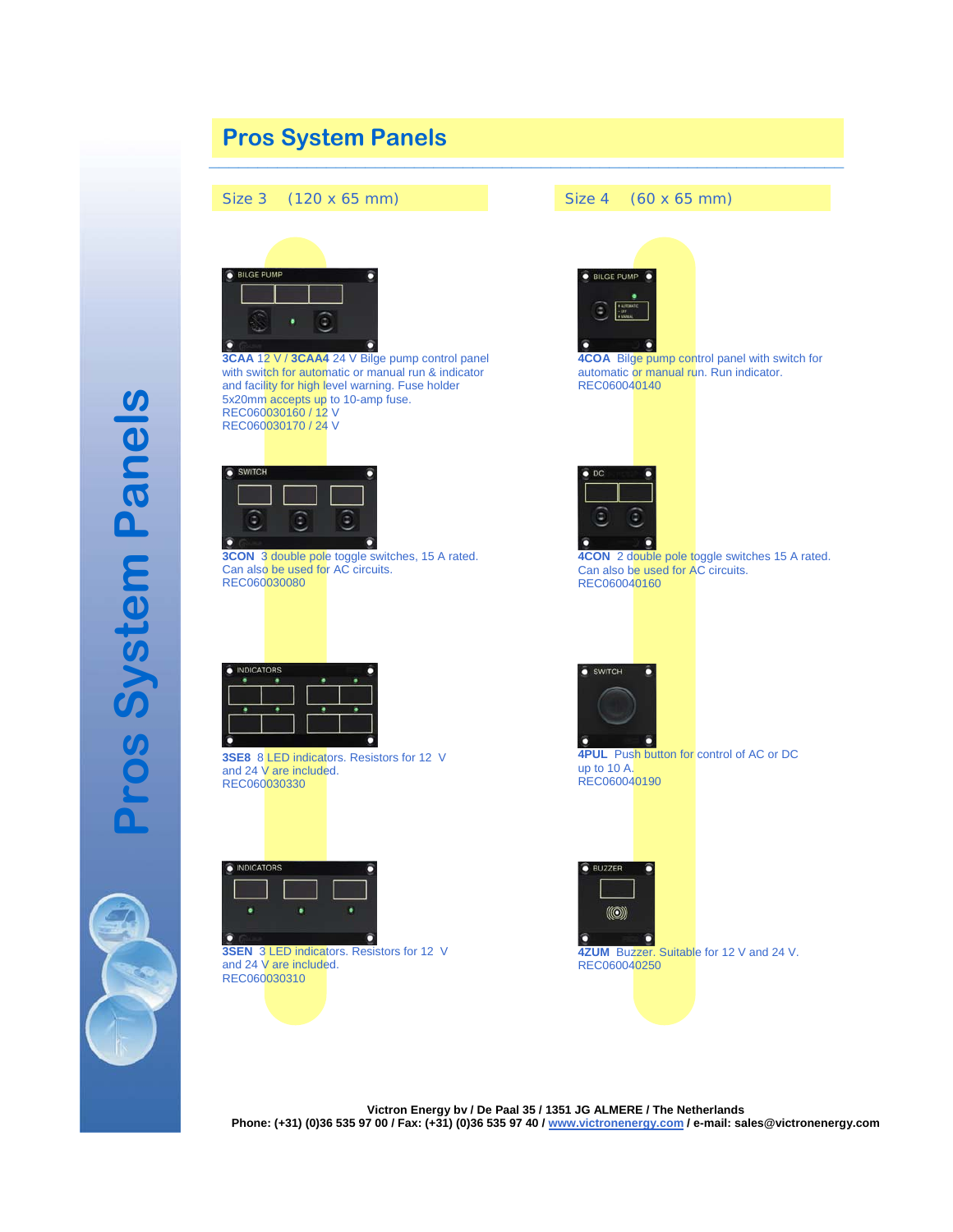# **Pros System Panels**

#### Size 1 (240 x 130 mm) Size 2 (120 x 130 mm)



**1 RSF** DC fuse panel.

12 single pole rocker style switches, with individual 5x20mm fuse holder. Each circuit with green LED indicator.

REC060010070



#### **1 RCD** for DC **1 RAD** for AC

DC circuit breaker panel for 10 single pole D132 rocker style circuit breakers, available from 1 to 50 A. Each circuit with green LED indicators. RAD with amber NEON indicators. REC060010060 / DC REC060010130 / AC



**1 DCD** DC circuit breaker panel. 10 single pole D104 toggle style circuit breakers, available from 1 to 100 A. Each circuit with green LED indicator. REC060010050



**1 PD5** AC panel. With 25 amp double pole circuit breaker / isolator and 25A / 30 mA RCD. Feeds 5 single pole D104 toggle style circuit breakers, available from 1 to 100 A. Each circuit with amber NEON indicator. REC060010130



**1 IMI** Module without instrument. Accepts 3 52mm diameter instruments. For front mounting with bezel. REC060010100



**\_\_\_\_\_\_\_\_\_\_\_\_\_\_\_\_\_\_\_\_\_\_\_\_\_\_\_\_\_\_\_\_\_\_\_\_\_\_\_\_\_\_\_\_\_\_\_\_\_\_\_\_\_\_\_\_\_\_\_\_\_\_\_\_\_**

#### **2 RSF** DC fuse panel.

6 single pole rocker style switches, with individual 5x20mm fuse holder. Each circuit with green LED indicator.

REC06002007



**2 RC5** for DC **2 RA5** for AC. DC circuit breaker panel for 5 single pole D132 rocker style circuit breakers, available from 1 to 50 A. Each circuit with green LED indicator. REC060020050 / DC REC060020110 / AC



**2 INI 1, 2 INI 2** 1 or 2 Module without instrument. Accepts DIN 48x48 analogue meters. With selection switch. REC060020190 / 2 INI 1 REC060020200 / 2 INI 2



**2 I53, 2V52** Module without instrument. Accepts 1 or 2 x 52mm diameter instruments. REC060020210 / 2I53 (1x52mm) REC060020220 / 2V52 (2x52mm)



**2 I86** Module without instrument. Accepts 1x86mm diameter instrument - bezel mounted. REC060020280

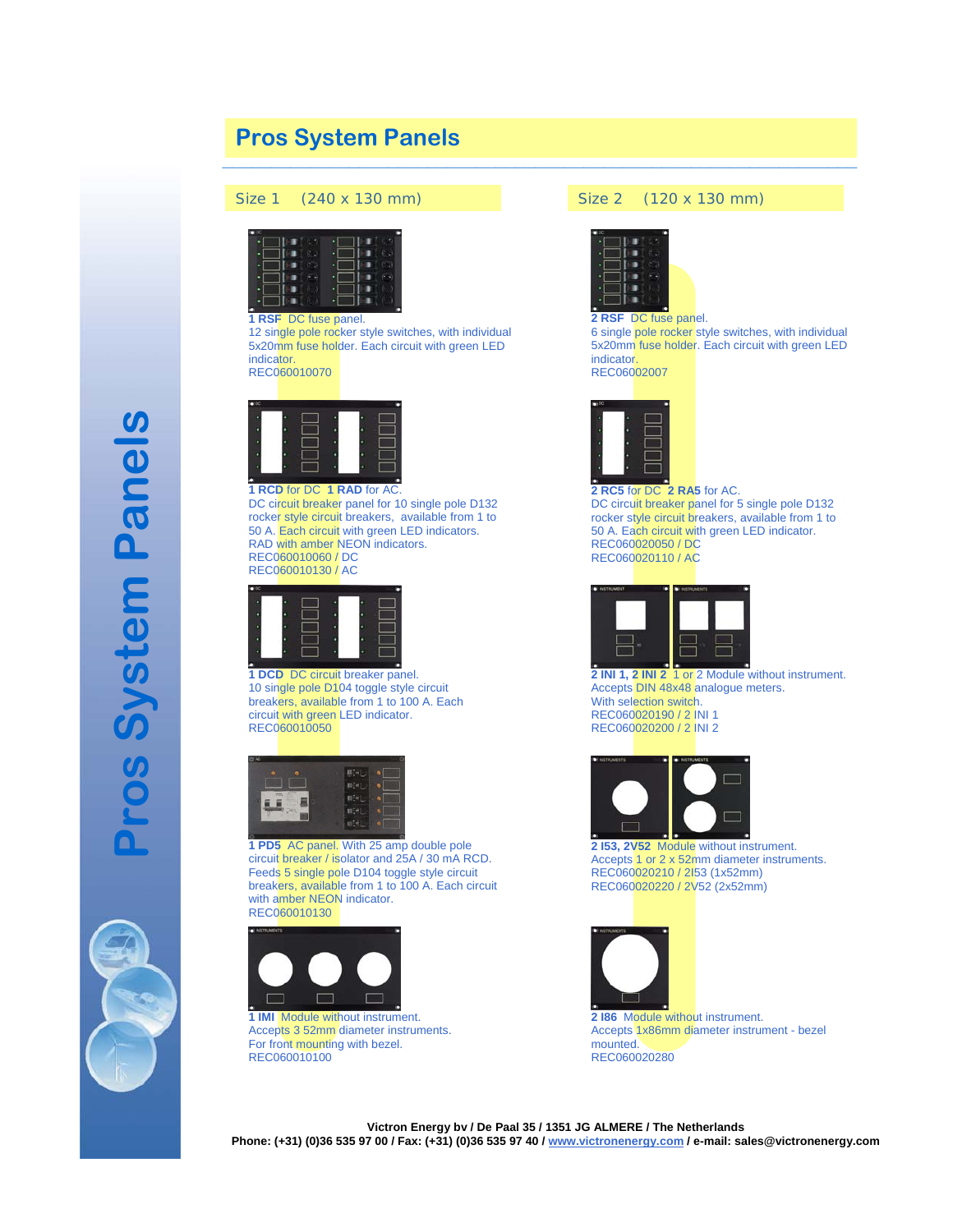# **Victron System Panels \_\_\_\_\_\_\_\_\_\_\_\_\_\_\_\_\_\_\_\_\_\_\_\_\_\_\_\_\_\_\_\_\_\_\_\_\_\_\_\_\_\_\_\_\_\_\_\_\_\_\_\_\_\_\_\_\_\_\_\_\_\_\_\_\_**

## (120 x 65 mm) (60 x 65 mm)



Phoenix Multi Control Panel. Offers PowerControl and PowerAssist functionality (simply by setting a maximum AC current with a 0 to 16 or a 0 to 32 A rotary knob), thus preventing the shore supply or a genset from being overloaded. The brightness of the LED's is automatically reduced during night time. REC020002100 / 0-16 A

REC020002010 / 0-32 A



Powerman Control Panel. Special control panel for the Powerman from the 1 and 2 series. Available for 0-16 A and 0-32 A. REC050002000 0-16 A REC050003000 0-32 A



Duo Multi Control Panel. Special control panel for the Powerman from the 0 series. A double setting can be selected: for a variable shore current and a fixed generator. Available for 0-16 A and 0-32 A shore current. REC020002200 0-16 A

REC020002210 0-32 A



Phoenix Charger Control Panel. With the rotary knob the charge current can be limited. REC010001000



CSV simple control panel for Skylla Chargers. **SDRPCSV** 



Phoenix Inverter Control Panel. REC030001000







BMV-501 Battery Monitor. BAM001002000